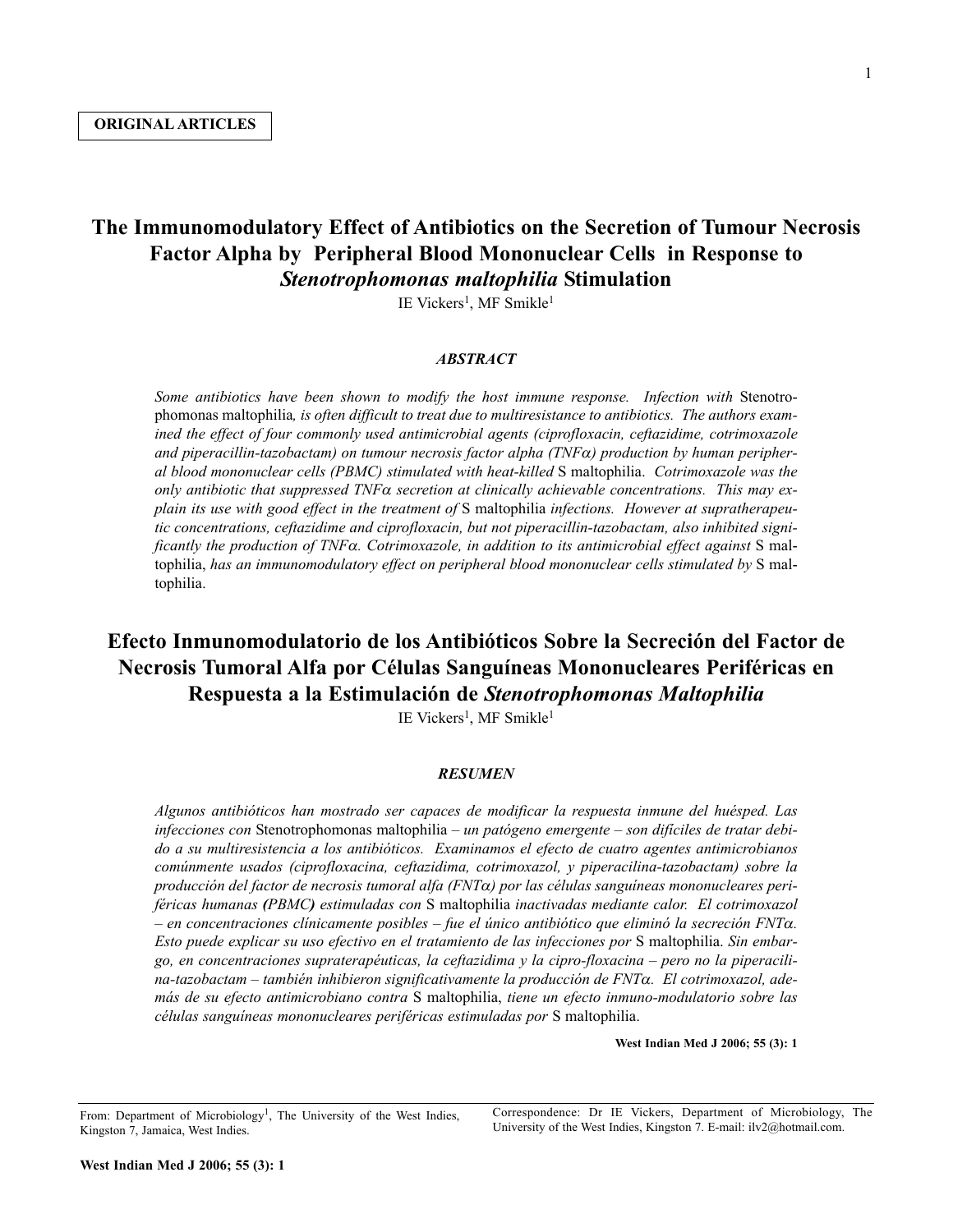## **INTRODUCTION**

Antibiotics that are given to patients in order to treat infection may have dual actions. These are an antimicrobial action on the pathogenic bacteria and interference with the host's immune cells such as lymphocytes and phagocytes. The latter effect, called immunomodulation, is believed to occur via alterations in chemotaxis, phagocytosis, oxidative burst, complement activation and cytokine secretion (1, 2).

Sepsis may represent an exaggerated systemic inflammatory response involving cytokines with harmful effects on the host system. Suppression of cytokine production by antibiotics may therefore be of great clinical benefit especially to patients who are immunocompromised or who have severe infection (3).

*Stenotrophomonas maltophilia* is a nonfermentative Gram-negative bacterium which is considered an emerging pathogen (4). Over the last decade, there has been an increased frequency of isolation of this organism from patients with nosocomial infections including pneumonia, bacteraemia and wound infection (5, 6). Important risk factors for infection include immunosuppression, prolonged hospitalization and prolonged broad spectrum antibiotic therapy (5–7). Infections with *S maltophilia* are usually difficult to treat due to its resistance to multiple antibiotics. Mortality may therefore be high. Cotrimoxazole is the drug of choice but therapy should be guided by routine antimicrobial susceptibility testing (8–9). The effect of cotrimoxazole and other commonly used antibiotics on the secretion of  $TNF\alpha$  from PBMC stimulated with *S maltophilia in vitro* was investigated in this study.

#### **MATERIALS AND METHODS**

#### **Preparation of heat-killed** *S maltophilia*

*S maltophilia* strains (SM 7805, SM 6887) were kindly provided by Tyrone Pitt (Health Protection Agency, Colindale, London, UK). Strains were stored in  $30\%$  glycerol at -80 $^{\circ}$ C. To prepare cultures for experiment, isolated single colonies incubated overnight on blood agar were inoculated into 10 mls of Luria-Bertani broth (Oxoid, UK) and grown at 37°C with shaking until the log phase was reached  $(3-4$  hours). Aliquots were taken based on the spectrophotometer reading of an optical density at 600 nm wavelength established by a standard curve. Samples were washed thrice with RPMI (Rosswell Park Memorial Institute) 1640 culture medium (Sigma, Poole, UK) and concentration confirmed by viable counts of colony forming units on bacterial plates. Heatkilled preparations were made by incubating at  $65^{\circ}$ C for 30 minutes in a water bath and confirmed by negative viable counts.

#### **Peripheral blood mononuclear cell separation**

Samples of human venous blood (10 ml) were obtained from consented healthy volunteers in heparinised tubes and diluted with an equal volume of RPMI 1640 medium supplemented with 10 mM HEPES and 2 mM L-glutamine (herein referred to as RPMI). Peripheral blood mononuclear cells were recovered from the leukocyte-rich buffy coat after standard density gradient centrifugation with histopaque 1077 (Sigma, UK) for 20 mins at x 600 g. Peripheral blood mononuclear cells were then washed thrice with RPMI supplemented with 2% Fetal Calf Serum (FCS) (Harlan, Loughborough, UK). Cells were resuspended in RPMI with 10% FCS for enumeration using a haemocytometer and trypan blue dye. This final cell suspension was adjusted to  $1 \times 10^6$ cells/ml and used for culture.

#### *In vitro* **stimulation**

Aliquots of cell suspensions (1 ml) were dispensed into sterile polypropylene tubes (Elkay, UK). The cell suspensions were pre-incubated with heat-killed *S maltophilia* (1x106 CFU/ml) for one hour followed by addition of the antibiotics at therapeutic and supratherapeutic concentrations (10). The antibiotics used included cotrimoxazole (as Bactrim, La Roche, Switzerland); ceftazidime (as Fortum, Glaxo, England); ciprofloxacin (as Ciproxina, Bayer, El Salvador) and piperacillin-tazobactam (as Zosyn, Lederle, Puerto Rico). Cell suspensions with *S maltophilia* but no antibiotics were used as controls. Unstimulated cell suspensions were without *S maltophilia* and antibiotics. All cell suspensions were further incubated at 37 $\degree$ C in a 5% CO<sub>2</sub> incubator for five hours then stored at 4°C overnight.

## **Intracellular and cell surface staining**

Twenty microlitre of 100mM EDTA (Sigma, UK) was added to each tube which was then vortexed and incubated at room temperature for 15 minutes. Cells were next fixed with 4% formaldehyde in phosphate buffered saline PBS for five minutes before being washed with PBA (PBS/0.1% bovine serum albumin/ 0.1% sodium azide) at x 200 g for five minutes. Cell surface staining was performed using the following antihuman monoclonal antibodies: anti-CD 14 phycoerythrin/ (PE)/texas red (ECD). For intracellular cytokine staining, the monoclonal antibodies used were: anti-TNFα PE and mouse  $\text{IgG}_2$  PE as an isotope control. This was followed by two further washings, first with saponin buffer (PBA/0.1% saponin) then saponin buffer with 10% FCS. Tubes were blot dried and aliquots of the appropriate fluorochrome-labelled antibodies were added as a cocktail and incubated on ice for two hours with half hourly shaking. Finally cells were washed three times with saponin buffer and then resuspended in 1 ml of 0.5% formaldehyde/PBS.

#### **Flow cytometric analysis**

An Epics Altra flow cytometer (Beckman coulter) was used to acquire 100 000 cells from each tube. WinMDI software (Joe Trotter, California, USA) was used for detailed analyses. Dot plots of forward scatter versus side scatter were displayed from which gates were created around viable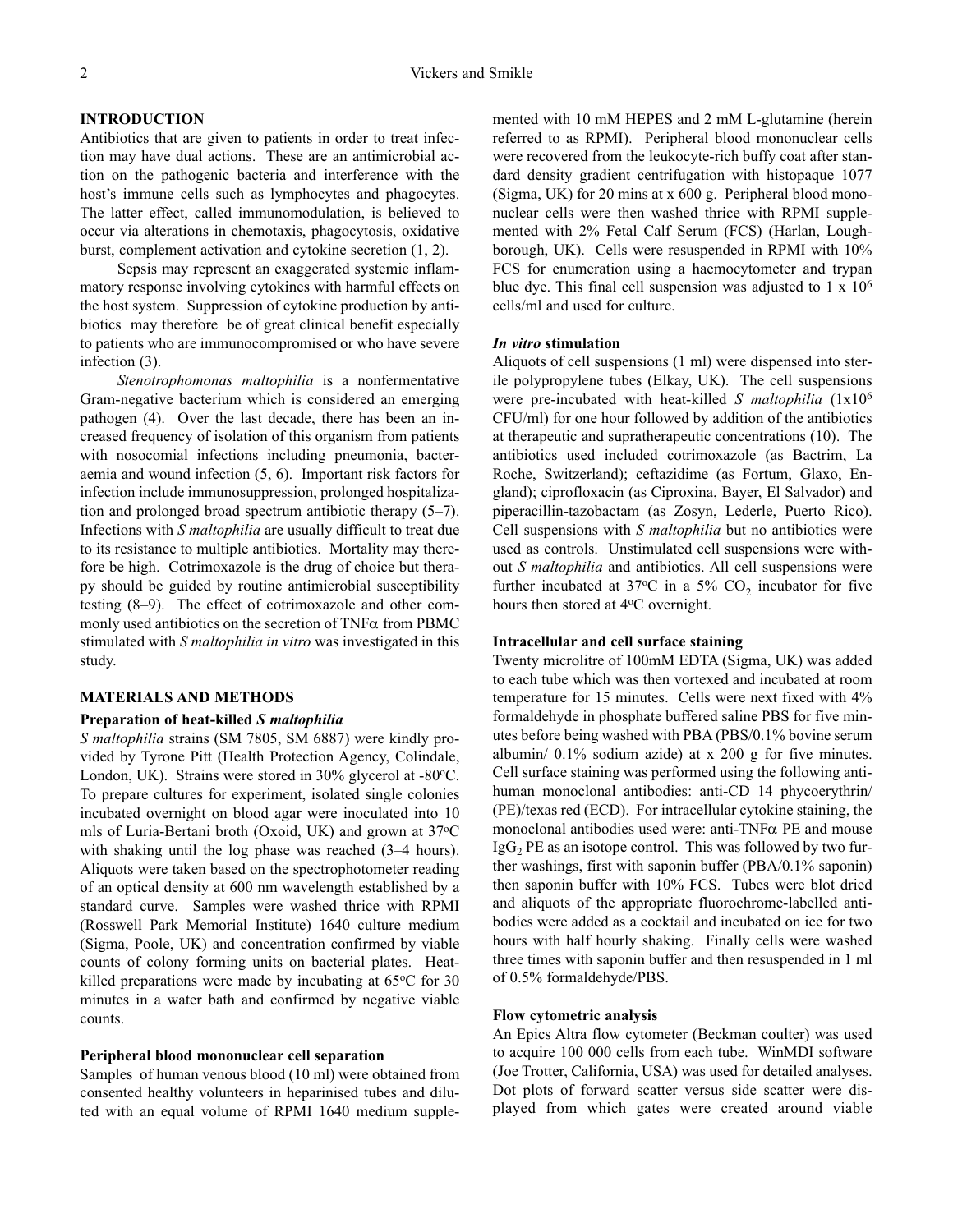mononuclear cells. The region containing monocytes was defined on dot plots of CD14 versus side scatter. This region was used as a second gate for a third dot plot of  $TNF\alpha$  versus forward scatter linear to which quadrants were applied.

#### **Statistical analysis**

The computer software package SPSS version 11 (SPSS Inc., Chicago, USA) was used to perform statistical analyses while charts were done using Microsoft Excel (Microsoft, Washington, USA). Data were first assessed for normality and then the appropriate parametric or nonparametric statistical analysis was used. A *p* value of less than or equal to 0.05 was used as being statistically significant.

#### **RESULTS**

Peripheral blood mononuclear cells stimulated by *S maltophilia* induced significant production of TNF $\alpha$  (83.6%  $\pm$ 1.13) compared to unstimulated control cell cultures (12.6%  $\pm$  0.57 ) ( $p = 0.000$ ).

Of the four antibiotics tested, the inhibition of  $TNF\alpha$ production was only significant for cotrimoxazole at clinically achievable serum concentrations ( $p = 0.0277$ ) (Fig). The Agents that accumulate intracellularly within lymphoid



Figure: Effect of therapeutic concentrations of antibiotics on the production of TNFα

Results are given as mean  $\pm$  SEM for at least four experiments

Ceftaz = ceftazidime (5  $\mu$ g/ml); piptazo = piperacillin-tazobactam (30  $\mu$ g/ml piperacillin); Cotrim = cotrimoxazole (48  $\mu$ g/ml sulfamethoxazole) and  $Cipro = ciproflox (5 µg/ml)$ 

other antibiotics showed a decreasing trend in  $TNF\alpha$  production by PBMC.

At supratherapeutic concentrations, the other antibiotics except piperacillin-tazobactam, as shown in Table, demonstrated a significant concentration-dependent suppression of TNFα production.

## **DISCUSSION**

The finding that cotrimoxazole significantly suppressed the synthesis/production of  $TNF\alpha$  at therapeutic concentrations endorses its current use as the drug of choice in the treatment of *S maltophilia* infections. There are no published data of the effect of cotrimoxazole on cytokine production.

| Table: | Effect of supratherapeutic concentrations of antibiotics on $TNF\alpha$ |
|--------|-------------------------------------------------------------------------|
|        | secretion by PBMC stimulated with heat-killed S maltophilia             |

| <b>Antimicrobial Agent</b>             | TNFa<br>(%)  | Inhibition<br>$(\%$ of control) | <i>p</i> value |  |
|----------------------------------------|--------------|---------------------------------|----------------|--|
| None                                   | $84 \pm 1.2$ |                                 |                |  |
| Ceftazidime $(\mu g/ml)$               |              |                                 |                |  |
| 20                                     | $83 \pm 3.1$ | 1.2                             | <b>NS</b>      |  |
| 100                                    | $77 \pm 5.7$ | 8.3                             | <b>NS</b>      |  |
| 200                                    | $72 \pm 6.6$ | 14.3                            | 0.0405241      |  |
| Ciprofloxacin $(\mu g/ml)$             |              |                                 |                |  |
| 25                                     | $75 \pm 7.8$ | 10.4                            | <b>NS</b>      |  |
| 50                                     | $67 \pm 8.8$ | 20.2                            | 0.0051904      |  |
| 80                                     | $50 \pm 7.8$ | 40.5                            | 0.0000007      |  |
| Piperacillin-tazobactam $(\mu g/ml)^*$ |              |                                 |                |  |
| 67.5                                   | $76 \pm 8.6$ | 9.5                             | <b>NS</b>      |  |
| 135                                    | $74 \pm 8.6$ | 11.9                            | NS             |  |
| 270                                    | $74 \pm 6.6$ | 11.9                            | <b>NS</b>      |  |

Results are given as mean  $\pm$  SEM for at least four experiments NS = not significant. \* expressed as piperacillin component

cells or those that interfere with protein or DNA synthesis are believed to have the prerequisites to modify the host cell responses (2). As such, macrolides (10–200 fold accumulation) and quinolones (3–20 fold accumulation) have been widely studied using various stimulatory agents (2, 11). In this study, ciprofloxacin showed no inhibitory effect on TNFα production at therapeutic levels and this is in agreement with a previous report by Schultz *et al* who used heat-killed *Pseudomonas aeruginosa* as the stimulus (12). Ciprofloxacin at supratherapeutic concentrations as demonstrated in this study suppressed  $TNF\alpha$  synthesis and is also known to potentiate interleukin-1 and interleukin-2 release (13–14).

As reported in a previous study, ceftazidime was not observed to have an inhibitory effect on  $TNF\alpha$  synthesis (15). Therefore it was of interest that ceftadazime inhibited TNFα synthesis by *S maltophilia* stimulated PBMC. In the previous study, a Gram-positive organism was used as the stimulus while in this study a Gram-negative organism was used which may explain the different findings. Piperacillintazobactam did not demonstrate any significant inhibitory effect on TNF $\alpha$  synthesis in this study even when supratherapeutic concentrations of this drug were used. Piperacillin, however, was shown in another study to enhance the production of interleukin-1 (13).

Studies are continuing to identify the molecular target of cotrimoxazole in the signal transduction pathway of TNFα synthesis in peripheral blood mononuclear cells. In conclusion, the results of this study demonstrated that cotrimoxazole, in addition to its antimicrobial effect against *S maltophilia*, has an immunomodulatory effect on peripheral blood mononuclear cells stimulated by *S maltophilia.*